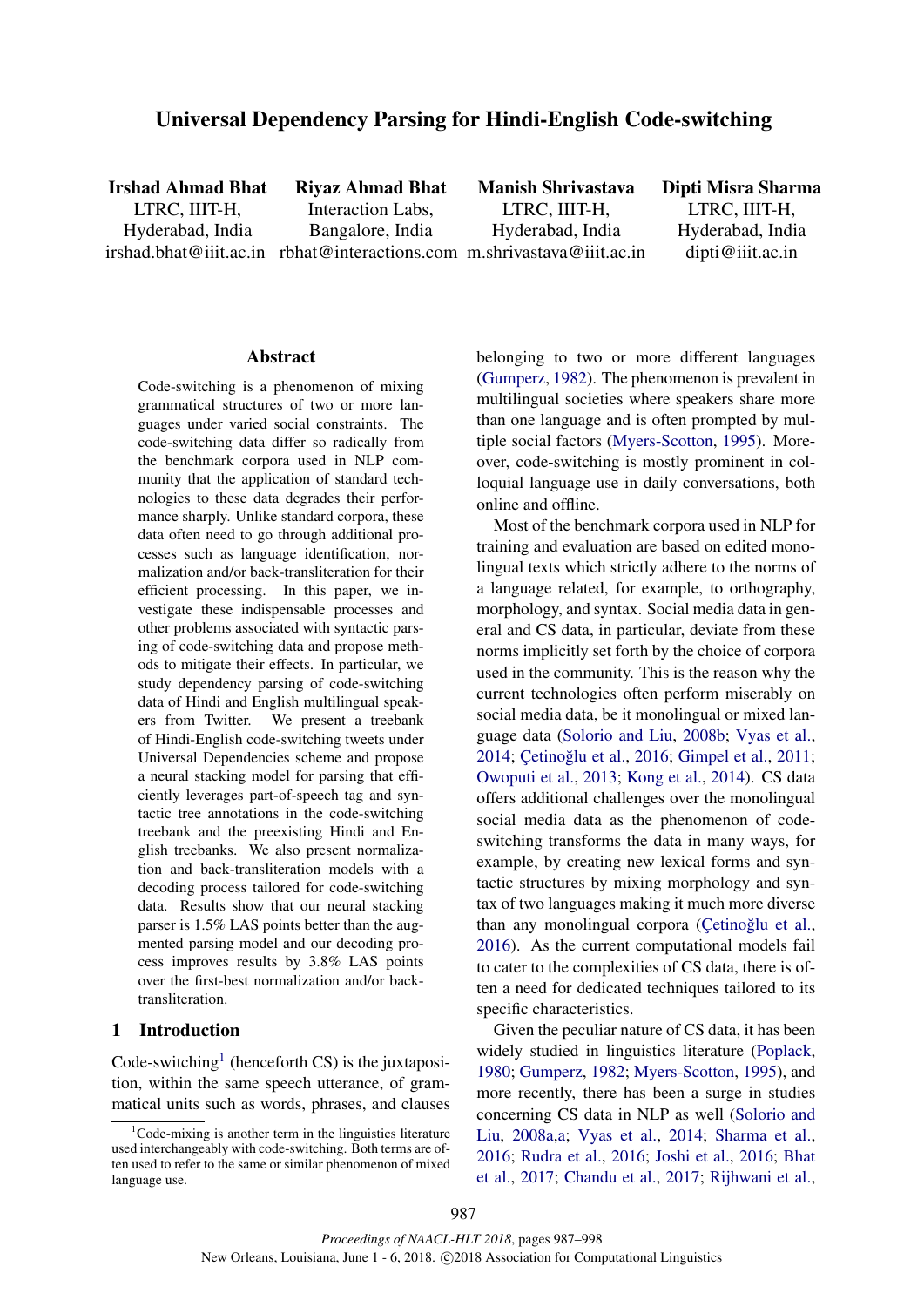$2017$ ; Guzmán et al.,  $2017$ , and others). Besides the individual computational works, a series of shared-tasks and workshops on preprocessing and shallow syntactic analysis of CS data have also been conducted at multiple venues such as Empirical Methods in NLP (EMNLP 2014 and 2016), International Conference on NLP (ICON 2015 and 2016) and Forum for Information Retrieval Evaluation (FIRE 2015 and 2016). Most of these works have attempted to address preliminary tasks such as language identification, normalization and/or back-transliteration as these data often need to go through these additional processes for their efficient processing. In this paper, we investigate these indispensable processes and other problems associated with syntactic parsing of code-switching data and propose methods to mitigate their effects. In particular, we study dependency parsing of Hindi-English code-switching data of multilingual Indian speakers from Twitter. Hindi-English codeswitching presents an interesting scenario for the parsing community. Mixing among typologically diverse languages will intensify structural variations which will make parsing more challenging. For example, there will be many sentences containing: (1) both SOV and SVO word orders<sup>2</sup>, (2) both head-initial and head-final genitives, (3) both prepositional and postpositional phrases, etc. More importantly, none among the Hindi and English treebanks would provide any training instance for these mixed structures within individual sentences. In this paper, we present the first codeswitching treebank that provides syntactic annotations required for parsing mixed-grammar syntactic structures. Moreover, we present a parsing pipeline designed explicitly for Hindi-English CS data. The pipeline comprises of several modules such as a language identification system, a backtransliteration system, and a dependency parser. The gist of these modules and our overall research contributions are listed as follows:

- back-transliteration and normalization models based on encoder-decoder frameworks with sentence decoding tailored for codeswitching data;
- a dependency treebank of Hindi-English code-switching tweets under Universal Dependencies scheme; and

• a neural parsing model which learns POS tagging and parsing jointly and also incorporates knowledge from the monolingual treebanks using neural stacking.

## 2 Preliminary Tasks

As preliminary steps before parsing of CS data, we need to identify the language of tokens and normalize and/or back-transliterate them to enhance the parsing performance. These steps are indispensable for processing CS data and without them the performance drops drastically as we will see in Results Section. We need normalization of non-standard word forms and back-transliteration of Romanized Hindi words for addressing out-ofvocabulary problem, and lexical and syntactic ambiguity introduced due to contracted word forms. As we will train separate normalization and backtransliteration models for Hindi and English, we need language identification for selecting which model to use for inference for each word form separately. Moreover, we also need language information for decoding best word sequences.

#### 2.1 Language Identification

For language identification task, we train a multilayer perceptron (MLP) stacked on top of a recurrent bidirectional LSTM (Bi-LSTM) network as shown in Figure 1.



Figure 1: Language identification network

We represent each token by a concatenated vector of its English embedding, back-transliterated Hindi embedding, character Bi-LSTM embedding and flag embedding (English dictionary flag and word length flag with length bins of 0-3, 4-6, 7-10, and 10-all). These concatenated vectors are passed to a Bi-LSTM network to generate a sequence of

 $2$ Order of Subject, Object and Verb in transitive sentences.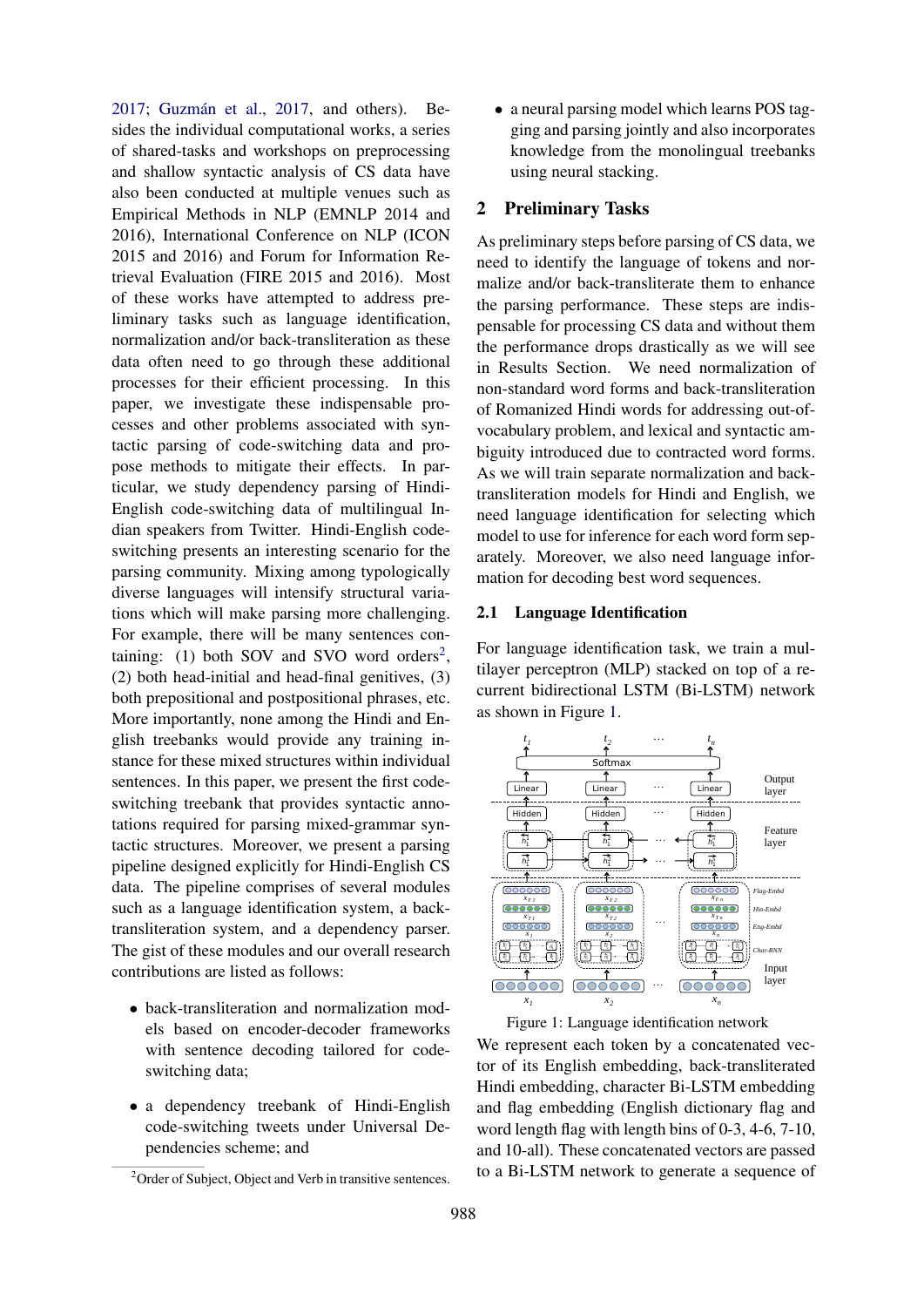hidden representations which encode the contextual information spread across the sentence. Finally, output layer uses the feed-forward neural network with a softmax function for a probability distribution over the language tags. We train the network on our CS training set concatenated with the data set provided in ICON  $2015^3$  shared task (728 Facebook comments) on language identification and evaluate it on the datasets from Bhat et al. (2017). We achieved the state-of-the-art performance on both development and test sets (Bhat et al., 2017). The results are shown in Table 1.

| Label               | Precision | Recall | F1-Score | count |
|---------------------|-----------|--------|----------|-------|
| hi                  | 97.76     | 98.09  | 97.92    | 1465  |
| en                  | 96.87     | 98.83  | 97.84    | 1283  |
| ne                  | 94.33     | 79.17  | 86.08    | 168   |
| acro                | 92.00     | 76.67  | 83.64    | 30    |
| univ                | 99.71     | 1.00   | 99.86    | 349   |
| average             | 97.39     | 97.42  | 97.36    | 3295  |
| (Bhat et al., 2017) |           | 96.10  |          |       |

Table 1: Language Identification results on CS test set.

#### 2.2 Normalization and Back-transliteration

We learn two separate but similar character-level models for normalization-cum-transliteration of noisy Romanized Hindi words and normalization of noisy English words. We treat both normalization and back-transliteration problems as a general sequence to sequence learning problem. In general, our goal is to learn a mapping for non-standard English and Romanized Hindi word forms to standard forms in their respective scripts. In case of Hindi, we address the problem of normalization and back-transliteration of Romanized Hindi words using a single model. We use the attention-based encoder-decoder model of Luong (Luong et al., 2015) with global attention for learning. For Hindi, we train the model on the transliteration pairs (87,520) from the Libindic transliteration project<sup>4</sup> and Brahmi-Net (Kunchukuttan et al., 2015) which are further augmented with noisy transliteration pairs (1,75,668) for normalization. Similarly, for normalization of noisy English words, we train the model on noisy word forms (4,29,715) synthetically generated from the English vocabulary. We use simple rules such as dropping non-initial vowels and replacing consonants based on their phonological proximity to generate synthetic data for

normalization. Figure 2 shows some of the noisy forms generated from standard word forms using simple and finite rules which include vowel elision  $(\text{please} \rightarrow \text{pls})$ , interchanging similar consonants and vowels (cousin  $\rightarrow$  couzin), replacing consonant or vowel clusters with a single letter (Twitter  $\rightarrow$  Twiter), etc. From here onwards, we will refer to both normalization and back-transliteration as normalization.



Figure 2: Synthetic normalization pairs generated for a sample of English words using hand crafted rules.

At inference time, our normalization models will predict the most likely word form for each input word. However, the single-best output from the model may not always be the best option considering an overall sentential context. Contracted word forms in social media content are quite often ambiguous and can represent different standard word forms. For example, noisy form 'pt' can expand to different standard word forms such as 'put', 'pit', 'pat', 'pot' and 'pet'. The choice of word selection will solely depend on the sentential context. To select contextually relevant forms, we use exact search over n-best normalizations from the respective models extracted using beam-search decoding. The best word sequence is selected using the Viterbi decoding over  $b<sup>n</sup>$  word sequences scored by a trigram language model.  $b$  is the size of beam-width and  $n$  is the sentence length. The language models are trained on the monolingual data of Hindi and English using KenLM toolkit (Heafield et al., 2013). For each word, we extract five best normalizations  $(b=5)$ . Decoding the best word sequence is a nontrivial problem for CS data due to lack of normalized and back-transliterated CS data for training a language model. One obvious solution is to apply decoding on individual language fragments in a CS sentence (Dutta et al., 2015). One major prob-

<sup>3</sup> http://ltrc.iiit.ac.in/icon2015/

<sup>4</sup> https://github.com/libindic/indic-trans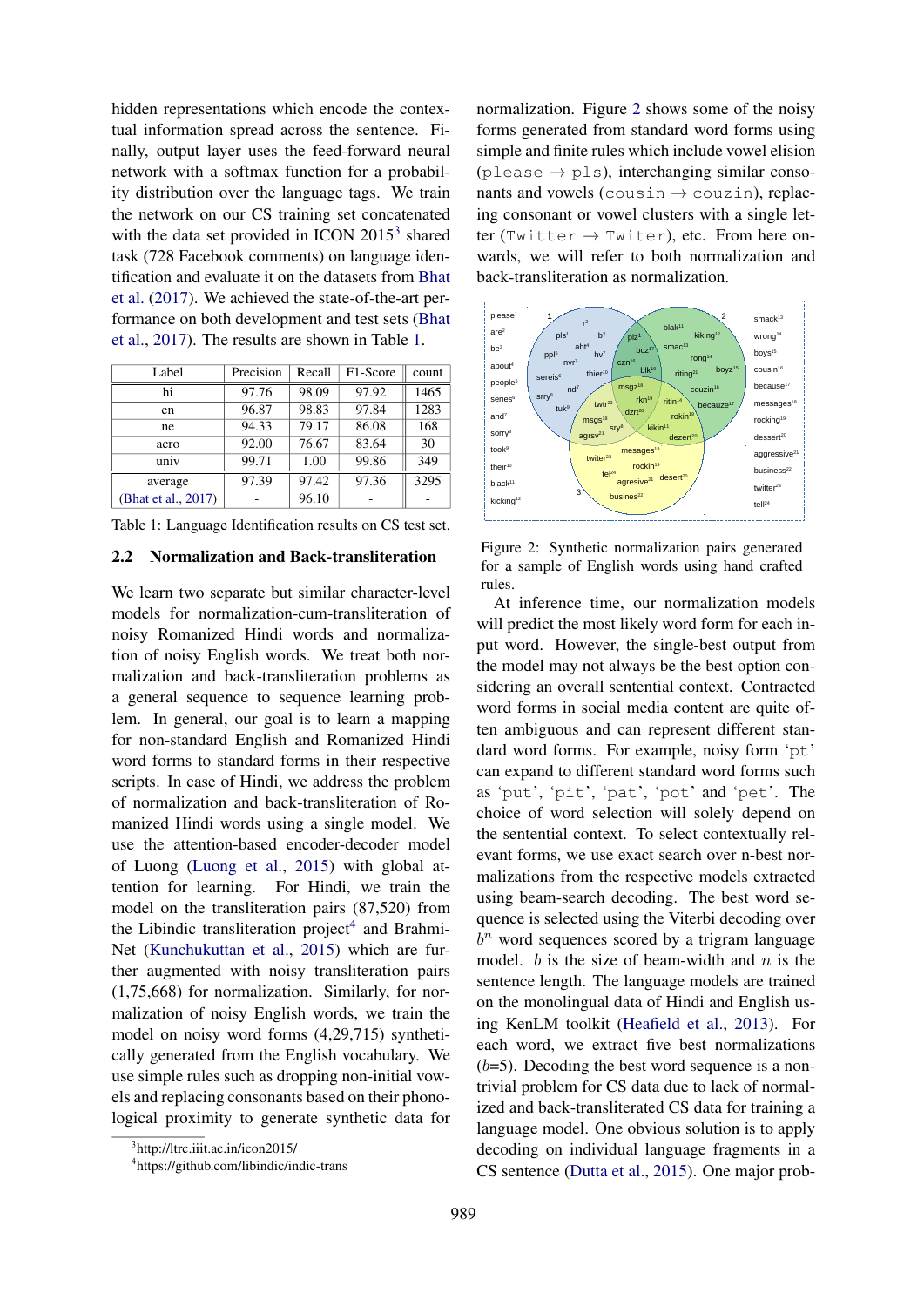| Raw    |               |                         |            | English Decoding         |                                 |         | Hindi Decoding |          |                           |         |       |                                 | Lang.       | Final                                                    |             |
|--------|---------------|-------------------------|------------|--------------------------|---------------------------------|---------|----------------|----------|---------------------------|---------|-------|---------------------------------|-------------|----------------------------------------------------------|-------------|
| Tweet  |               | Top 3<br>Normalizations |            |                          | Top 2<br>Dictionary Equivalents | Best    |                |          | Top 3<br>Transliterations |         |       | Top 2<br>Dictionary Equivalents | <b>Best</b> | Tag                                                      | <b>Best</b> |
| Yar    | year          | yarn                    | yard       | friend                   | buddy                           | buddy   |                | यार      | यर                        | यार     |       |                                 | यार         | ÷<br>hi<br>×.                                            | यार         |
| cn     | can           | con                     | cano       |                          |                                 | can     |                | छान      | कान                       | कं      | कैन   | सकना                            | कान         | $\mathbf{r}$<br>$\mathbf{L}$<br>en                       | can         |
| anyone | anvones       | anyone                  | anyone     | ٠                        |                                 | anyone  |                | अन्योन्य | अन्योनी                   | अन्योनी | कोईभी | किसीको                          | किसीको      | en                                                       | anyone      |
| tel    | tell          | teal                    | tele       | $\overline{\phantom{a}}$ |                                 | tell    |                | तेल      | टेल                       | टील     | बताना | कहना                            | टेल         | $\mathbf{L}$<br>en<br>÷.                                 | tell        |
| me     | mae           | moe                     | men        | $\overline{\phantom{a}}$ |                                 | me      |                | में      | 茸                         | मी      | मुझको | मुझ                             | मी          | $\mathbf{r}$<br>$\mathbf{L}$<br>en<br>$\mathbf{r}$<br>л. | me          |
| k      | ok            | kk                      | <b>COO</b> | from                     | of                              | of      |                | के       | कि                        | की      |       |                                 | के          | $\mathbf{L}$<br>hi<br>$\mathbf{L}$                       | के          |
| twitr  | twitt         | twirt                   | twitre     |                          |                                 | twitt   |                | ट्विटर   | टवीटर                     | त्वितर  |       |                                 | टिवटर       | л.<br>ne<br>$\mathbf{r}$                                 | twitt       |
| acount | account count |                         | adcount    | ٠                        |                                 | account |                | अकाउंट   | एकाउंट                    | अकाउन्ट | खाता  | लेखा                            | अकाउंट      | en                                                       | account     |
| bnd    | band          | bind                    | bound      | drop                     | droplet                         | drop    |                | बूंद     | बंद                       | बांड    |       |                                 | बंद         | $\mathbf{r}$<br>hi<br>л.                                 | बंद         |
| ksy    | casey         | <b>COSV</b>             | sky        | certain                  | one                             | one     |                | किसी     | कैसे                      | कसे     |       |                                 | कैसे        | $\mathbf{r}$<br>hi<br>$\mathbf{L}$                       | कैसे        |
| krty   | courty        | karity                  | curity     | do                       | and                             | and     |                | करते     | कृत्य                     | करती    |       |                                 | करते        | $\mathbf{L}$<br>hi<br>$\mathbf{r}$                       | करते        |
| hn     | hon           | nh                      | han        | am                       | iam                             | am      |                | हूँ      | 青                         | हूं     |       |                                 | हैं         | $\mathbf{L}$<br>hi<br>$\mathbf{L}$<br>л.                 | हैं         |
| plz    | please        | poles                   | plus       | $\overline{\phantom{a}}$ |                                 | please  |                | प्लाज    | प्लाज़                    | प्लेज़  | कृपया | कृप्या                          | कृपया       | $\mathbf{L}$<br>en<br>$\mathbf{r}$                       | please      |

Figure 3: The figure shows a 3-step decoding process for the sentence *"Yar cn anyone tel me k twitr account bnd ksy krty hn plz" (Friend can anyone tell me how to close twitter account please)*.

lem with this approach is that the language models used for scoring are trained on complete sentences but are applied on sentence fragments. Scoring individual CS fragments might often lead to wrong word selection due to incomplete context, particularly at fragment peripheries. We solve this problem by using a 3-step decoding process that works on two separate versions of a CS sentence, one in Hindi, and one in English. In the first step, we replace first-best back-transliterated forms of Hindi words by their translation equivalents using a Hindi-English bilingual lexicon.<sup>5</sup> An exact search is used over the top '5' normalizations of English words, the translation equivalents of Hindi words and the actual word itself. In the second step, we decode best word sequence over Hindi version of the sentence by replacing best English word forms decoded from the first step by their translation equivalents. An exact search is used over the top '5' normalizations of Hindi words, the dictionary equivalents of decoded English words and the original words. In the final step, English and Hindi words are selected from their respective decoded sequences using the predicted language tags from the language identification system. Note that the bilingual mappings are only used to aid the decoding process by making the CS sentences lexically monolingual so that the monolingual language models could be used for scoring. They are not used in the final decoded output. The overall decoding process is shown in Figure 3.

Both of our normalization and backtransliteration systems are evaluated on the evaluation set of Bhat et al. (2017). Results of our systems are reported in Table 3 with a comparison of accuracies based on the nature of decoding used. The results clearly show the significance of our 3-step decoding over first-best and fragment-wise decoding.

| Data-set |        | Hindi |       |           |        | English |           |           |
|----------|--------|-------|-------|-----------|--------|---------|-----------|-----------|
|          | Tokens | FB    | FW    | $3$ -step | Tokens | FB      | <b>FW</b> | $3$ -step |
| Dev      | 1549   | 82.82 | 87.28 | 90.01     | 34     | 82.35   | 88.23     | 88.23     |
| Test     | 1465   | 83.54 | 88.19 | 90.64     | 28     | 71.42   | 75.21     | 81.71     |

Table 2: Normalization accuracy based on the number of noisy tokens in the evaluation set. FB = First Best, and FW = Fragment Wise

# 3 Universal Dependencies for Hindi-English

Recently Bhat et al. (2017) provided a CS dataset for the evaluation of their parsing models which they trained on the Hindi and English Universal Dependency (UD) treebanks. We extend this dataset by annotating 1,448 more sentences. Following Bhat et al. (2017) we first sampled CS data from a large set of tweets of Indian language users that we crawled from Twitter using Tweepy<sup>6</sup>–a Twitter API wrapper. We then used a language identification system trained on ICON dataset (see Section 2) to filter Hindi-English CS tweets from the crawled Twitter data. Only those tweets were selected that satisfied a minimum ratio of 30:70(%) code-switching. From this dataset, we manually selected 1,448 tweets for annotation. The selected tweets are thoroughly checked for code-switching ratio. For POS tagging and dependency annotation, we used Version 2 of Universal dependency guidelines (De Marneffe et al., 2014),

 $5$ An off-the-shelf MT system would have been appropriate for this task, however, we would first need to adapt it to CS data which in itself is a non-trivial task.

<sup>6</sup> http://www.tweepy.org/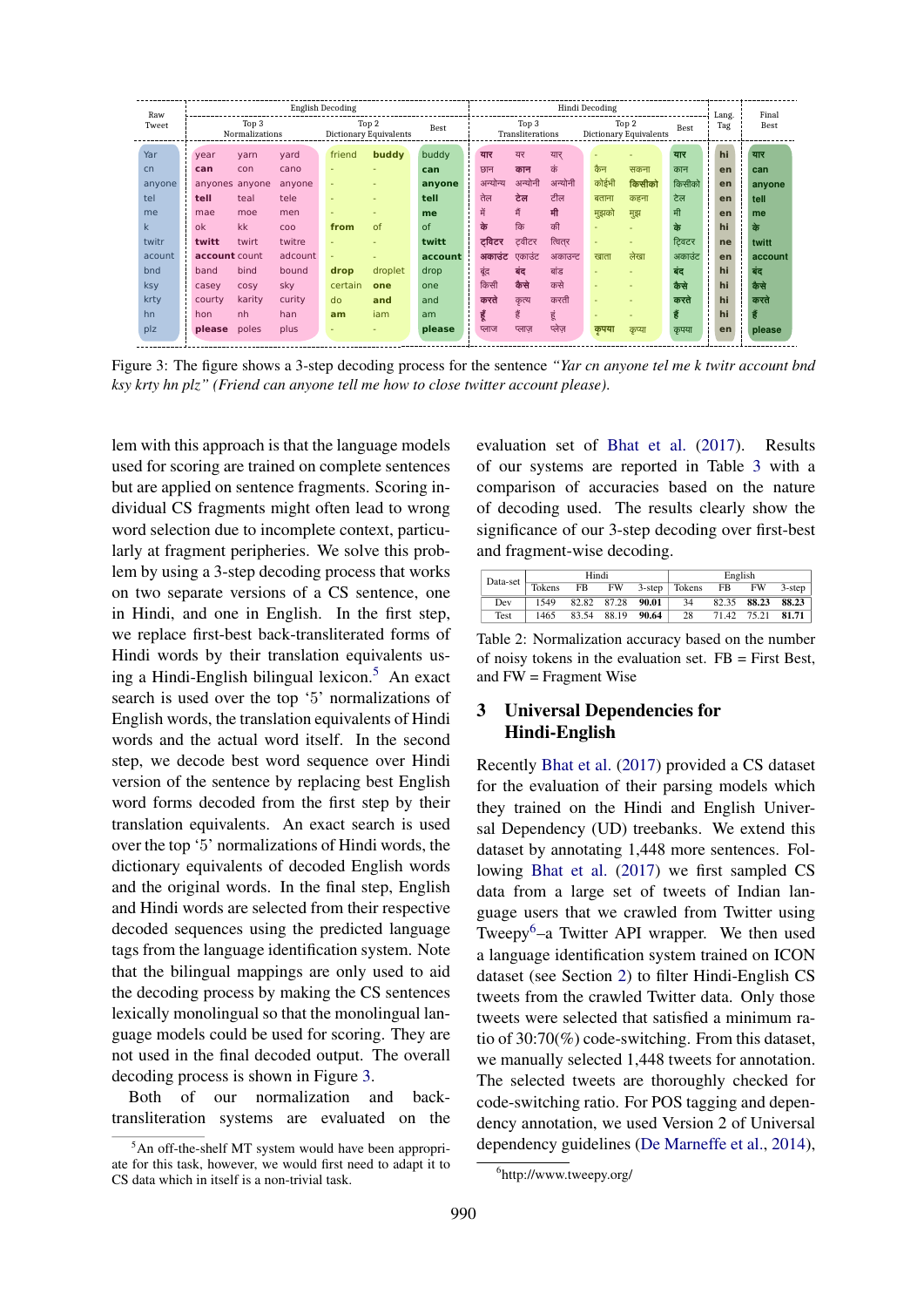while language tags are assigned based on the tag set defined in (Solorio et al., 2014; Jamatia et al., 2015). The dataset was annotated by two expert annotators who have been associated with annotation projects involving syntactic annotations for around 10 years. Nonetheless, we also ensured the quality of the manual annotations by carrying an inter-annotator agreement analysis. We randomly selected a dataset of 150 tweets which were annotated by both annotators for both POS tagging and dependency structures. The inter-annotator agreement has a 96.20% accuracy for POS tagging and a 95.94% UAS and a 92.65% LAS for dependency parsing.

We use our dataset for training while the development and evaluation sets from Bhat et al. (2017) are used for tuning and evaluation of our models. Since the annotations in these datasets follow version 1.4 of the UD guidelines, we converted them to version 2 by using carefully designed rules. The statistics about the data are given in Table 3.

|       | Data-set Sentences Tokens Hi |                                    | En                        | Ne Univ Acro |    |
|-------|------------------------------|------------------------------------|---------------------------|--------------|----|
| Train | 1.448                        | 20,203   8,363 8,270 698 2,730 142 |                           |              |    |
| Dev   | 225                          | $3,411$   1,549 1,300 151 379      |                           |              | 32 |
| Test  | 225                          |                                    | $3,295$   1,465 1,283 168 | 349          | 30 |

Table 3: Data Statistics. Dev set is used for tuning model parameters, while Test set is used for evaluation.

## 4 Dependency Parsing

We adapt Kiperwasser and Goldberg (2016) transition-based parser as our base model and incorporate POS tag and monolingual parse tree information into the model using neural stacking, as shown in Figures 4 and 6.

#### 4.1 Parsing Algorithm

Our parsing models are based on an arc-eager transition system (Nivre, 2003). The arc-eager system defines a set of configurations for a sentence  $w_1, \ldots, w_n$ , where each configuration  $C =$ (S, B, A) consists of a stack S, a buffer B, and a set of dependency arcs A. For each sentence, the parser starts with an initial configuration where s =  $[ROOT]$ , B =  $[w_1, \ldots, w_n]$  and A =  $\emptyset$  and terminates with a configuration  $\sigma$  if the buffer is empty and the stack contains the ROOT. The parse trees derived from transition sequences are given by A. To derive the parse tree, the arc-eager system defines four types of transitions  $(t)$ : Shift, Left-Arc, Right-Arc, and Reduce.

We use the training by exploration method of Goldberg and Nivre (2012) for decoding a transition sequence which helps in mitigating error propagation at evaluation time. We also use pseudo-projective transformations of Nivre and Nilsson (2005) to handle a higher percentage of non-projective arcs in the CS data (∼2%). We use the most informative scheme of head+path to store the transformation information.



Figure 4: POS tagging and parsing network based on stack-propagation model proposed in (Zhang and Weiss, 2016).

#### 4.2 Base Models

Our base model is a stack of a tagger network and a parser network inspired by stack-propagation model of Zhang and Weiss (2016). The parameters of the tagger network are shared and act as a regularization on the parsing model. The model is trained by minimizing a joint negative log-likelihood loss for both tasks. Unlike Zhang and Weiss (2016), we compute the gradients of the log-loss function simultaneously for each training instance. While the parser network is updated given the parsing loss only, the tagger network is updated with respect to both tagging and parsing losses. Both tagger and parser networks comprise of an input layer, a feature layer, and an output layer as shown in Figure 4. Following Zhang and Weiss (2016), we refer to this model as stack-prop.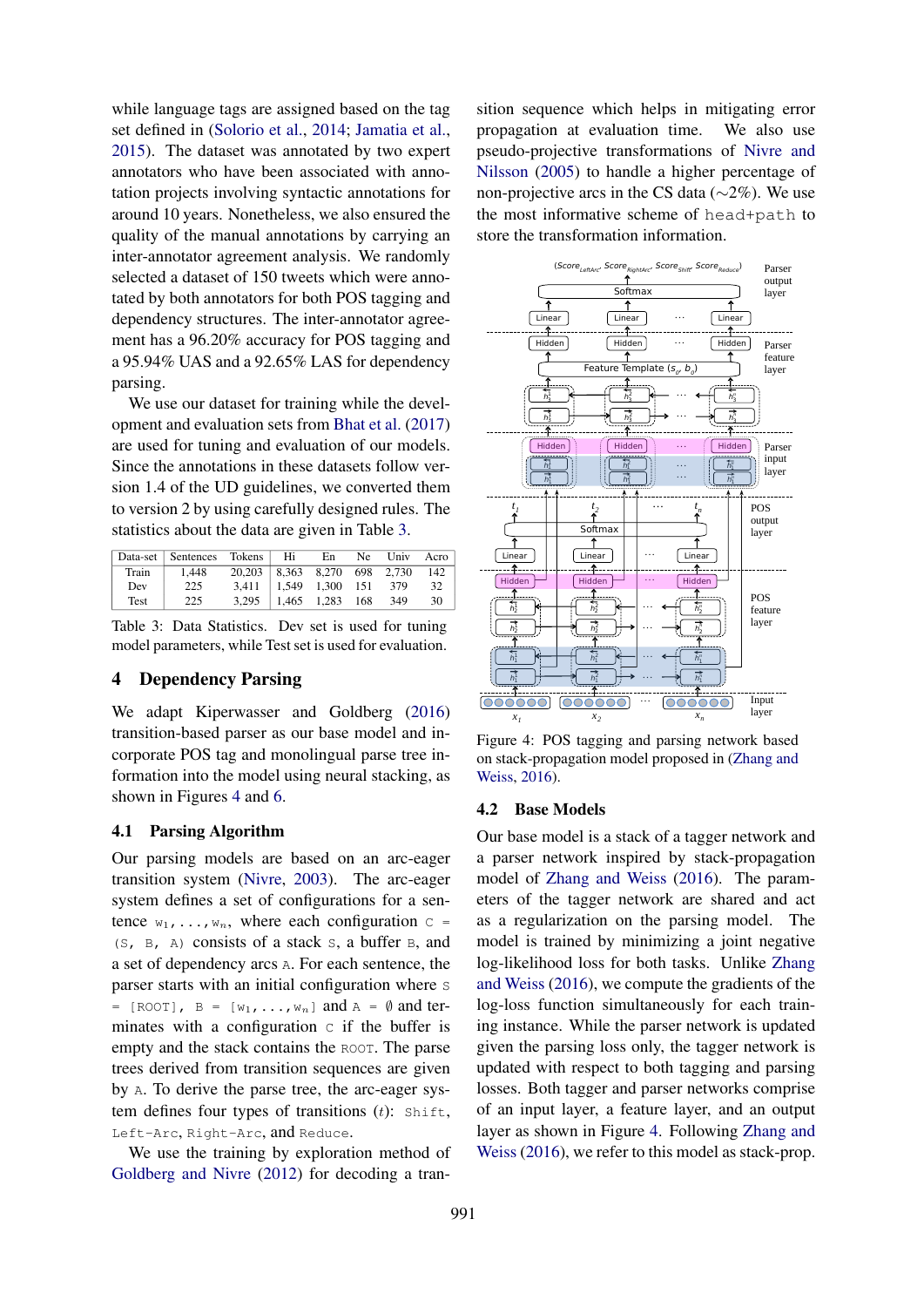Tagger network: The input layer of the tagger encodes each input word in a sentence by concatenating a pre-trained word embedding with its character embedding given by a character Bi-LSTM. In the feature layer, the concatenated word and character representations are passed through two stacked Bi-LSTMs to generate a sequence of hidden representations which encode the contextual information spread across the sentence. The first Bi-LSTM is shared with the parser network while the other is specific to the tagger. Finally, output layer uses the feed-forward neural network with a softmax function for a probability distribution over the Universal POS tags. We only use the forward and backward hidden representations of the focus word for classification.

Parser Network: Similar to the tagger network. the input layer encodes the input sentence using word and character embeddings which are then passed to the shared Bi-LSTM. The hidden representations from the shared Bi-LSTM are then concatenated with the dense representations from the feed-forward network of the tagger and passed through the Bi-LSTM specific to the parser. This ensures that the tagging network is penalized for the parsing error caused by error propagation by back-propagating the gradients to the shared tagger parameters (Zhang and Weiss, 2016). Finally, we use a non-linear feed-forward network to predict the labeled transitions for the parser configurations. From each parser configuration, we extract the top node in the stack and the first node in the buffer and use their hidden representations from the parser specific Bi-LSTM for classification.



Figure 5: Code-switching tweet showing grammatical fragments from Hindi and English.

#### 4.3 Stacking Models

It seems reasonable that limited CS data would complement large monolingual data in parsing CS data and a parsing model which leverages both data would significantly improve parsing performance. While a parsing model trained on our limited CS data might not be enough to accurately parse the individual grammatical fragments of Hindi and English, the preexisting Hindi and

English treebanks are large enough to provide sufficient annotations to capture their structure. Similarly, parsing model(s) trained on the Hindi and English data may not be able to properly connect the divergent fragments of the two languages as the model lacks evidence for such mixed structures in the monolingual data. This will happen quite often as Hindi and English are typologicalls very diverse (see Figure 5).



Figure 6: Neural Stacking-based parsing architecture for incorporating monolingual syntactic knowledge.

As we discussed above, we adapted featurelevel neural stacking (Zhang and Weiss, 2016; Chen et al., 2016) for joint learning of POS tagging and parsing. Similarly, we also adapt this stacking approach for incorporating the monolingual syntactic knowledge into the base CS model. Recently, Wang et al. (2017) used neural stacking for injecting syntactic knowledge of English into a graph-based Singlish parser which lead to significant improvements in parsing performance. Unlike Wang et al. (2017), our base stacked models will allow us to transfer the POS tagging knowledge as well along the parse tree knowledge.

As shown in Figure 6, we transfer both POS tagging and parsing information from the source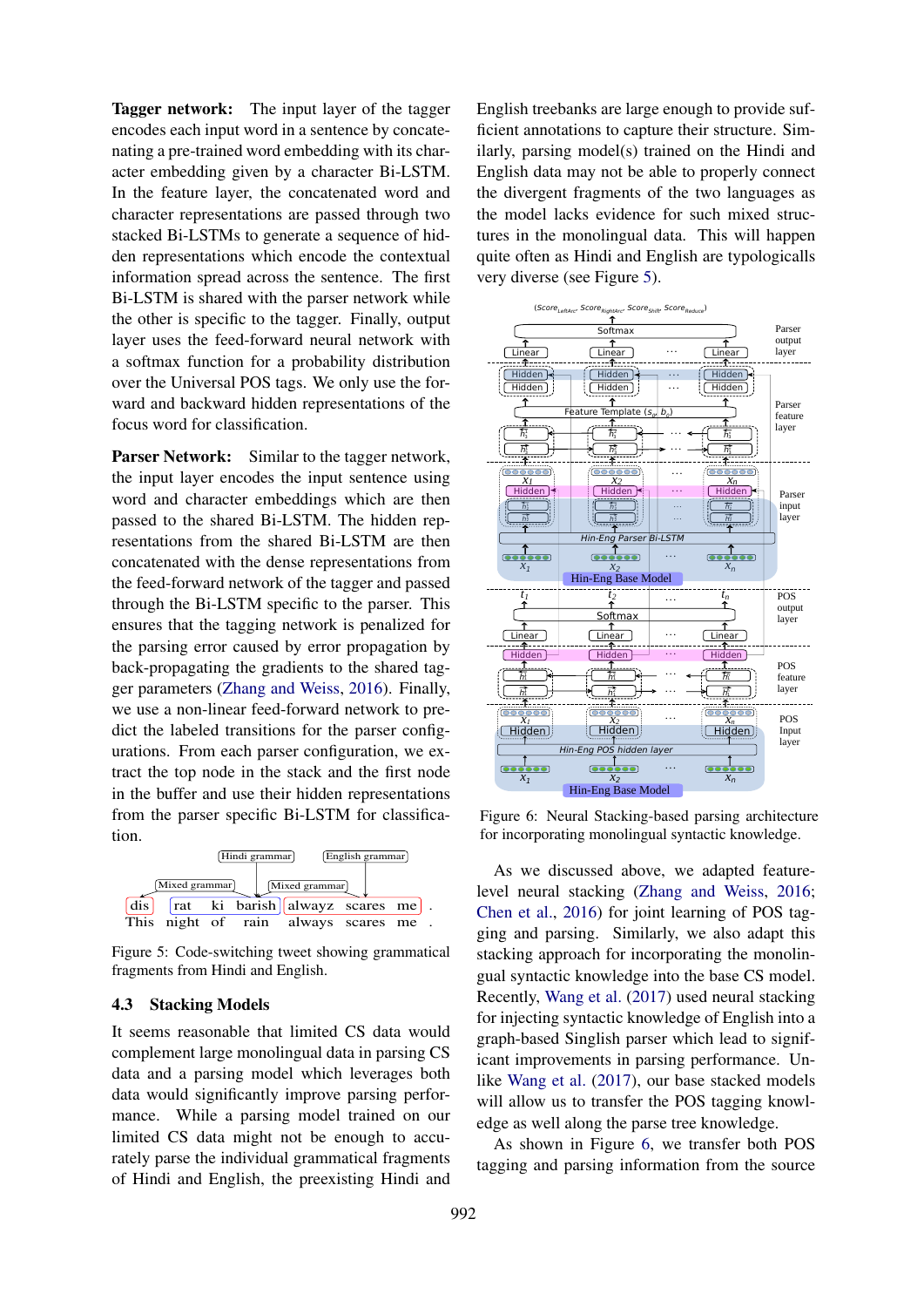model trained on augmented Hindi and English data. For tagging, we augment the input layer of the CS tagger with the MLP layer of the source tagger. For transferring parsing knowledge, hidden representations from the parser specific Bi-LSTM of the source parser are augmented with the input layer of the CS parser which already includes the hidden layer of the CS tagger, word and character embeddings. In addition, we also add the MLP layer of the source parser to the MLP layer of the CS parser. The MLP layers of the source parser are generated using raw features from CS parser configurations. Apart from the addition of these learned representations from the source model, the overall CS model remains similar to the base model shown in Figure 4. The tagging and parsing losses are back-propagated by traversing back the forward paths to all trainable parameters in the entire network for training and the whole network is used collectively for inference.

# 5 Experiments

We train all of our POS tagging and parsing models on training sets of the Hindi and English UDv2 treebanks and our Hindi-English CS treebank. For tuning and evaluation, we use the development and evaluation sets from Bhat et al. (2017). We conduct multiple experiments in gold and predicted settings to measure the effectiveness of the sub-modules of our parsing pipeline. In predicted settings, we use the POS taggers separately trained on the Hindi, English and CS training sets. All of our models use word embeddings from transformed Hindi and English embedding spaces to address the problem of lexical differences prevalent in CS sentences.

# 5.1 Hyperparameters

Word Representations For language identification, POS tagging and parsing models, we include the lexical features in the input layer of our neural networks using 64-dimension pre-trained word embeddings, while we use randomly initialized embeddings within a range of  $[-0.1, +0.1]$  for non-lexical units such as POS tags and dictionary flags. We use 32-dimensional character embeddings for all the three models and 32-dimensional POS tag embeddings for pipelined parsing models. The distributed representation of Hindi and English vocabulary are learned separately from the Hindi and English monolingual corpora. The

English monolingual data contains around 280M sentences, while the Hindi data is comparatively smaller and contains around 40M sentences. The word representations are learned using Skip-gram model with negative sampling which is implemented in word2vec toolkit (Mikolov et al., 2013). We use the projection algorithm of Artetxe et al. (2016) to transform the Hindi and English monolingual embeddings into same semantic space using a bilingual lexicon (∼63,000 entries). The bilingual lexicon is extracted from ILCI and Bojar Hindi-English parallel corpora (Jha, 2010; Bojar et al., 2014). For normalization models, we use 32-dimensional character embeddings uniformly initialized within a range of  $[-0.1, +0.1]$ .

Hidden dimensions The POS tagger specific Bi-LSTMs have 128 cells while the parser specific Bi-LSTMs have 256 cells. The Bi-LSTM in the language identification model has 64 cells. The character Bi-LSTMs have 32 cells for all three models. The hidden layer of MLP has 64 nodes for the language identification network, 128 nodes for the POS tagger and 256 nodes for the parser. We use hyperbolic tangent as an activation function in all tasks. In the normalization models, we use single layered Bi-LSTMs with 512 cells for both encoding and decoding of character sequences.

Learning For language identification, POS tagging and parsing networks, we use momentum SGD for learning with a minibatch size of 1. The LSTM weights are initialized with random orthonormal matrices as described in (Saxe et al., 2013). We set the dropout rate to 30% for POS tagger and parser Bi-LSTM and MLP hidden states while for language identification network we set the dropout to 50%. All three models are trained for up to 100 epochs, with early stopping based on the development set.

In case of normalization, we train our encoderdecoder models for 25 epochs using vanilla SGD. We start with a learning rate of 1.0 and after 8 epochs reduce it to half for every epoch. We use a mini-batch size of 128, and the normalized gradient is rescaled whenever its norm exceeds 5. We use a dropout rate of 30% for the Bi-LSTM.

Language identification, POS tagging and parsing code is implemented in DyNet (Neubig et al., 2017) and for normalization without decoding, we use Open-NMT toolkit for neural machine translation (Klein et al., 2017). All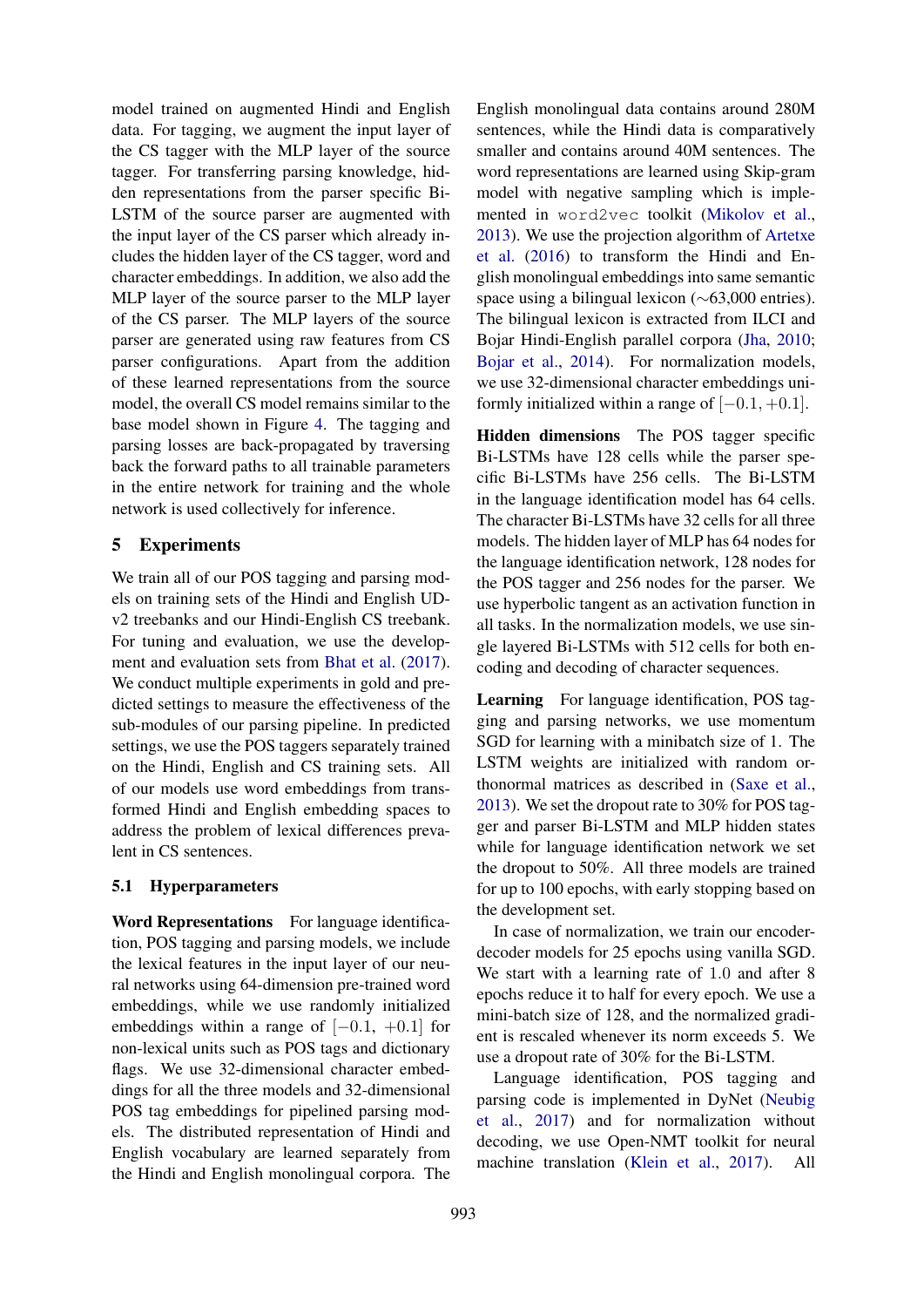the code is available at https://github. com/irshadbhat/nsdp-cs and the data is available at https://github.com/ CodeMixedUniversalDependencies/ UD\_Hindi\_English.

# 6 Results

In Table 4, we present the results of our main model that uses neural stacking for learning POS tagging and parsing and also for knowledge transfer from the Bilingual model. Transferring POS tagging and syntactic knowledge using neural stacking gives  $1.5\%$  LAS<sup>7</sup> improvement over a naive approach of data augmentation. The Bilingual model which is trained on the union of Hindi and English data sets is least accurate of all our parsing models. However, it achieves better or near state-of-the-art results on the Hindi and English evaluation sets (see Table 5). As compared to the best system in CoNLL 2017 Shared Task on Universal Dependencies (Zeman et al., 2017; Dozat et al., 2017), our results for English are around 3% better in LAS, while for Hindi only 0.5% LAS points worse. The CS model trained only on the CS training data is slightly more accurate than the Bilingual model. Augmenting the CS data to Hindi-English data complements their syntactic structures relevant for parsing mixed grammar structures which are otherwise missing in the individual datasets. The average improvements of around ∼5% LAS clearly show their complementary nature.

| Model               |            | Gold (LID+TRN) | Auto (LID+TRN) |       |  |
|---------------------|------------|----------------|----------------|-------|--|
|                     | <b>UAS</b> | LAS            | <b>UAS</b>     | LAS   |  |
| <b>Bilingual</b>    | 75.26      | 65.41          | 73.29          | 63.18 |  |
| CS                  | 76.69      | 66.90          | 75.84          | 64.94 |  |
| Augmented           | 80.39      | 71.27          | 78.95          | 69.51 |  |
| Neural Stacking     | 81.50      | 72.44          | 80.23          | 71.03 |  |
| (Bhat et al., 2017) | 74.16      | 64.11          | 66.18          | 54.40 |  |

Table 4: Accuracy of different parsing models on the evaluation set. POS tags are jointly predicted with parsing.  $LID = Language tag$ ,  $TRN = Translateera$ tion/normalization.

Table 6 summarizes the POS tagging results on the CS evaluation set. The tagger trained on the CS training data is 2.5% better than the Bilingual tagger. Adding CS training data to Hindi and English train sets further improves the accuracy by 1%. However, our stack-prop tagger achieves the high-

est accuracy of 90.53% by leveraging POS information from Bilingual tagger using neural stacking.

|          |            |          | Pipeline   |       | Stack-prop |            |            |       |
|----------|------------|----------|------------|-------|------------|------------|------------|-------|
| Data-set |            | Gold POS | Auto POS   |       |            |            |            |       |
|          | <b>UAS</b> | LAS      | <b>POS</b> | UAS   | LAS        | <b>POS</b> | <b>UAS</b> | LAS   |
| Hindi    | 95.66      | 93.08    | 97.52      | 94.08 | 90.69      | 97.65      | 94.36      | 91.02 |
| English  | 89.95      | 87.96    | 95.75      | 87.71 | 84.59      | 95.80      | 88.30      | 85.30 |

Table 5: POS and parsing results for Hindi and English monolingual test sets using pipeline and stackprop models.

| Model                  | Gold (LID+TRN) |       | Auto (LID+TRN) |       |  |
|------------------------|----------------|-------|----------------|-------|--|
|                        | Pipeline       | SP    | Pipeline       | SP    |  |
| <b>Bilingual</b>       | 88.36          | 88.12 | 86.71          | 86.27 |  |
| CS                     | 90.32          | 90.38 | 89.12          | 89.19 |  |
| Augmented              | 91.20          | 91.50 | 90.02          | 90.20 |  |
| <b>Neural Stacking</b> | 91.76          | 91.90 | 90.36          | 90.53 |  |
| (Bhat et al., 2017)    | 86.00          |       | 85.30          |       |  |

Table 6: POS tagging accuracies of different models on  $CS$  evaluation set.  $SP =$  stack-prop.

Pipeline vs Stack-prop Table 7 summarizes the parsing results of our pipeline models which use predicted POS tags as input features. As compared to our stack-prop models (Table 4), pipeline models are less accurate (average 1% LAS improvement across models) which clearly emphasizes the significance of back-propagating the parsing loss to tagging parameters as well.

| Model            |            | Gold (LID+TRN+POS) |            | Auto (LID+TRN+POS) |
|------------------|------------|--------------------|------------|--------------------|
|                  | <b>UAS</b> | LAS                | <b>UAS</b> | LAS                |
| <b>Bilingual</b> | 82.29      | 73.79              | 72.09      | 61.18              |
| CS               | 82.73      | 73.38              | 75.20      | 64.64              |
| Augmented        | 85.66      | 77.75              | 77.98      | 69.16              |
| Neural Stacking  | 86.87      | 78.57              | 78.90      | 69.45              |

Table 7: Accuracy of different parsing models on the test set using predicted language tags, normalized/back-transliterated words and predicted POS tags. POS tags are predicted separately before parsing. In Neural Stacking model, only parsing knowledge from the Bilingual model is transferred.

Significance of normalization We also conducted experiments to evaluate the impact of normalization on both POS tagging and parsing. The results are shown in Table 8. As expected, tagging and parsing models that use normalization without decoding achieve an average of 1% improvement over the models that do not use normalization at all. However, our 3-step decoding leads to higher gains in tagging as well as parsing accuracies. We achieved around 2.8% improvements in tagging and around 4.6% in parsing over the models that use first-best word forms from the normalization models. More importantly, there is a mod-

 $7$ The improvements discussed in the running text are for the models that are evaluated in auto settings.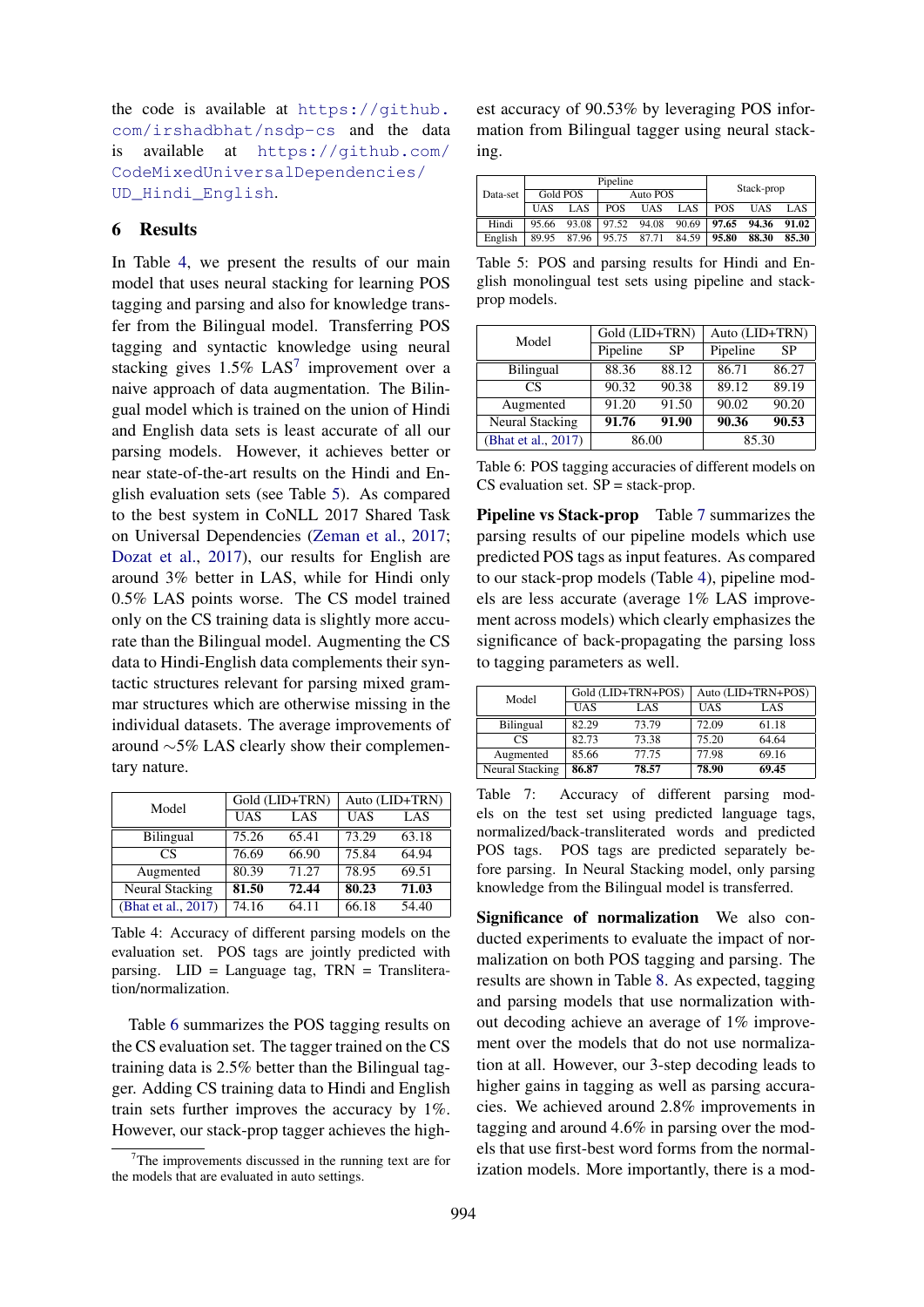erate drop in accuracy (1.4% LAS points) caused due to normalization errors (see results in Table 4 for gold vs auto normalization).

| System            | <b>POS</b> | <b>UAS</b> | LAS   |
|-------------------|------------|------------|-------|
| No Normalization  | 86.98      | 76.25      | 66.02 |
| <b>First Best</b> | 87.74      | 78.26      | 67.22 |
| 3-step Decoding   | 90.53      | 80.23      | 71.03 |

Table 8: Impact of normalization and backtransliteration on POS tagging and parsing models.

Monolingual vs Cross-lingual Embeddings We also conducted experiments with monolingual and cross-lingual embeddings to evaluate the need for transforming the monolingual embeddings into a same semantic space for processing of CS data. Results are shown in Table 9. Cross-lingual embeddings have brought around ∼0.5% improvements in both tagging and parsing. Cross-lingual embeddings are essential for removing lexical differences which is one of the problems encountered in CS data. Addressing the lexical differences will help in better learning by exposing syntactic similarities between languages.

| Embedding    | <b>POS</b> | <b>UAS</b> | LAS   |
|--------------|------------|------------|-------|
| Monolingual  | 90.07      | 79.46      | 70.53 |
| Crosslingual | 90.53      | 80.23      | 71.03 |

Table 9: Impact of monolingual and cross-lingual embeddings on stacking model performance.

# 7 Conclusion

In this paper, we have presented a dependency parser designed explicitly for Hindi-English CS data. The parser uses neural stacking architecture of Zhang and Weiss (2016) and Chen et al. (2016) for learning POS tagging and parsing and for knowledge transfer from Bilingual models trained on Hindi and English UD treebanks. We have also presented normalization and back-transliteration models with a decoding process tailored for CS data. Our neural stacking parser is 1.5% LAS points better than the augmented parsing model and 3.8% LAS points better than the one which uses first-best normalizations.

### References

Mikel Artetxe, Gorka Labaka, and Eneko Agirre. 2016. Learning principled bilingual mappings of word embeddings while preserving monolingual invariance. In *Proceedings of the 2016 Conference on Empirical Methods in Natural Language Processing*. pages 2289–2294.

- Irshad Bhat, Riyaz A. Bhat, Manish Shrivastava, and Dipti Sharma. 2017. Joining hands: Exploiting monolingual treebanks for parsing of code-mixing data. In *Proceedings of the 15th Conference of the European Chapter of the Association for Computational Linguistics: Volume 2, Short Papers*. Association for Computational Linguistics, Valencia, Spain, pages 324–330.
- Ondřej Bojar, Vojtěch Diatka, Pavel Rychlý, Pavel Straňák, Vít Suchomel, Aleš Tamchyna, and Daniel Zeman. 2014. HindEnCorp - Hindi-English and Hindi-only Corpus for Machine Translation. In Nicoletta Calzolari (Conference Chair), Khalid Choukri, Thierry Declerck, Hrafn Loftsson, Bente Maegaard, Joseph Mariani, Asuncion Moreno, Jan Odijk, and Stelios Piperidis, editors, *Proceedings of the Ninth International Conference on Language Resources and Evaluation (LREC'14)*. European Language Resources Association (ELRA), Reykjavik, Iceland.
- Özlem Cetinoğlu, Sarah Schulz, and Ngoc Thang Vu. 2016. Challenges of computational processing of code-switching. In *Proceedings of the Second Workshop on Computational Approaches to Code Switching*. Association for Computational Linguistics, Austin, Texas, pages 1–11.
- Khyathi Raghavi Chandu, Manoj Chinnakotla, Alan W Black, and Manish Shrivastava. 2017. Webshodh: A code mixed factoid question answering system for web. In *International Conference of the Cross-Language Evaluation Forum for European Languages*. Springer, pages 104–111.
- Hongshen Chen, Yue Zhang, and Qun Liu. 2016. Neural network for heterogeneous annotations. In *Proceedings of the 2016 Conference on Empirical Methods in Natural Language Processing*. Association for Computational Linguistics, Austin, Texas, pages 731–741.
- Marie-Catherine De Marneffe, Timothy Dozat, Natalia Silveira, Katri Haverinen, Filip Ginter, Joakim Nivre, and Christopher D Manning. 2014. Universal stanford dependencies: A cross-linguistic typology. In *Proceedings of the Ninth International Conference on Language Resources and Evaluation*. volume 14, pages 4585–92.
- Timothy Dozat, Peng Qi, and Christopher D Manning. 2017. Stanford's graph-based neural dependency parser at the conll 2017 shared task. *Proceedings of the CoNLL 2017 Shared Task: Multilingual Parsing from Raw Text to Universal Dependencies* pages 20–30.
- Sukanya Dutta, Tista Saha, Somnath Banerjee, and Sudip Kumar Naskar. 2015. Text normalization in code-mixed social media text. In *Proceedings of the*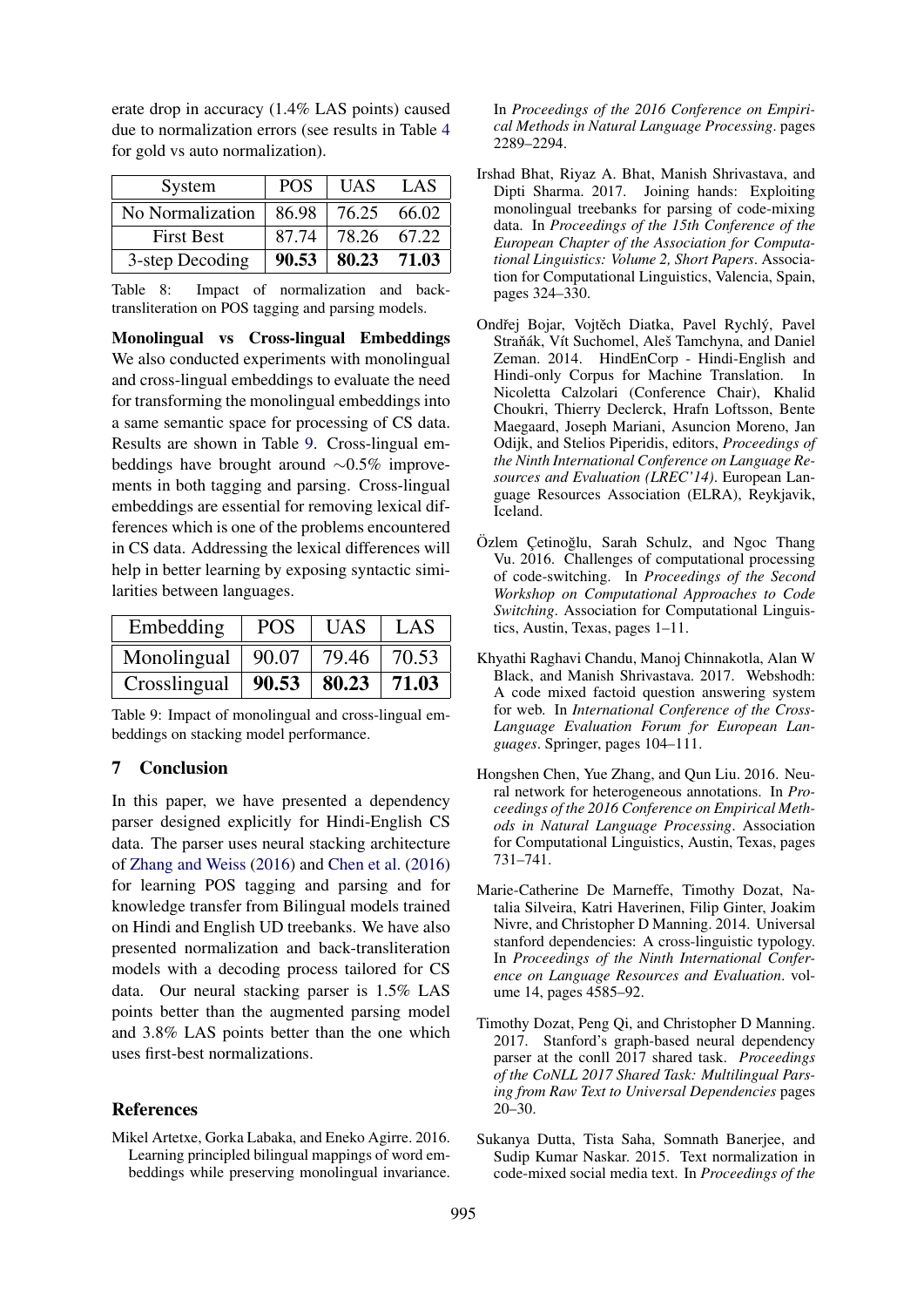*2nd International Conference on Recent Trends in Information Systems (ReTIS)*.

- Kevin Gimpel, Nathan Schneider, Brendan O'Connor, Dipanjan Das, Daniel Mills, Jacob Eisenstein, Michael Heilman, Dani Yogatama, Jeffrey Flanigan, and Noah A Smith. 2011. Part-of-speech tagging for twitter: Annotation, features, and experiments. In *Proceedings of the 49th Annual Meeting of the Association for Computational Linguistics: Human Language Technologies: short papers-Volume 2*. Association for Computational Linguistics, pages 42– 47.
- Yoav Goldberg and Joakim Nivre. 2012. A dynamic oracle for arc-eager dependency parsing. In *Proceedings of the 24th International Conference on Computational Linguistics*. pages 959–976.
- John J Gumperz. 1982. *Discourse strategies*, volume 1. Cambridge University Press.
- Gualberto Guzmán, Joseph Ricard, Jacqueline Serigos, Barbara E Bullock, and Almeida Jacqueline Toribio. 2017. Metrics for modeling code-switching across corpora. *Proceedings of Interspeech 2017* pages 67– 71.
- Kenneth Heafield, Ivan Pouzyrevsky, Jonathan H Clark, and Philipp Koehn. 2013. Scalable modified kneser-ney language model estimation. In *ACL (2)*. pages 690–696.
- Anupam Jamatia, Björn Gambäck, and Amitava Das. 2015. Part-of-speech tagging for code-mixed english-hindi twitter and facebook chat messages. page 239.
- Girish Nath Jha. 2010. The TDIL program and the Indian language corpora initiative (ILCI). In *Proceedings of the Seventh Conference on International Language Resources and Evaluation (LREC 2010). European Language Resources Association (ELRA)*.
- Aditya Joshi, Ameya Prabhu, Manish Shrivastava, and Vasudeva Varma. 2016. Towards sub-word level compositions for sentiment analysis of hindi-english code mixed text. In *Proceedings of COLING 2016, the 26th International Conference on Computational Linguistics: Technical Papers*. The COLING 2016 Organizing Committee, Osaka, Japan, pages 2482– 2491.
- Eliyahu Kiperwasser and Yoav Goldberg. 2016. Simple and accurate dependency parsing using bidirectional lstm feature representations. *Transactions of the Association for Computational Linguistics* 4:313–327.
- Guillaume Klein, Yoon Kim, Yuntian Deng, Jean Senellart, and Alexander M. Rush. 2017. Opennmt: Open-source toolkit for neural machine translation. In *Proc. ACL*. https://doi.org/10.18653/ v1/P17-4012.
- Lingpeng Kong, Nathan Schneider, Swabha Swayamdipta, Archna Bhatia, and Chris Dyer. 2014. A dependency parser for tweets. In *Proceedings of Conference on Empirical Methods In Natural Language Processing (EMNLP)*. volume 1001, page 1012.
- Anoop Kunchukuttan, Ratish Puduppully, and Pushpak Bhattacharyya. 2015. Brahmi-net: A transliteration and script conversion system for languages of the indian subcontinent.
- Minh-Thang Luong, Hieu Pham, and Christopher D Manning. 2015. Effective approaches to attentionbased neural machine translation. *arXiv preprint arXiv:1508.04025* .
- Tomas Mikolov, Kai Chen, Greg Corrado, and Jeffrey Dean. 2013. Efficient estimation of word representations in vector space. *arXiv preprint arXiv:1301.3781* .
- Carol Myers-Scotton. 1995. *Social motivations for codeswitching: Evidence from Africa*. Oxford University Press.
- Graham Neubig, Chris Dyer, Yoav Goldberg, Austin Matthews, Waleed Ammar, Antonios Anastasopoulos, Miguel Ballesteros, David Chiang, Daniel Clothiaux, Trevor Cohn, et al. 2017. Dynet: The dynamic neural network toolkit. *arXiv preprint arXiv:1701.03980* .
- Joakim Nivre. 2003. An efficient algorithm for projective dependency parsing. In *Proceedings of the 8th International Workshop on Parsing Technologies (IWPT)*.
- Joakim Nivre and Jens Nilsson. 2005. Pseudoprojective dependency parsing. In *Proceedings of the 43rd Annual Meeting on Association for Computational Linguistics*.
- Olutobi Owoputi, Brendan OConnor, Chris Dyer, Kevin Gimpel, Nathan Schneider, and Noah A Smith. 2013. Improved part-of-speech tagging for online conversational text with word clusters. In *Proceedings of NAACL-HLT*. pages 380–390.
- Shana Poplack. 1980. Sometimes ill start a sentence in spanish y termino en español: toward a typology of code-switching1. *Linguistics* 18(7-8):581–618.
- Shruti Rijhwani, Royal Sequiera, Monojit Choudhury, Kalika Bali, and Chandra Shekhar Maddila. 2017. Estimating code-switching on twitter with a novel generalized word-level language detection technique. In *Proceedings of the 55th Annual Meeting of the Association for Computational Linguistics (Volume 1: Long Papers)*. volume 1, pages 1971– 1982.
- Koustav Rudra, Shruti Rijhwani, Rafiya Begum, Kalika Bali, Monojit Choudhury, and Niloy Ganguly.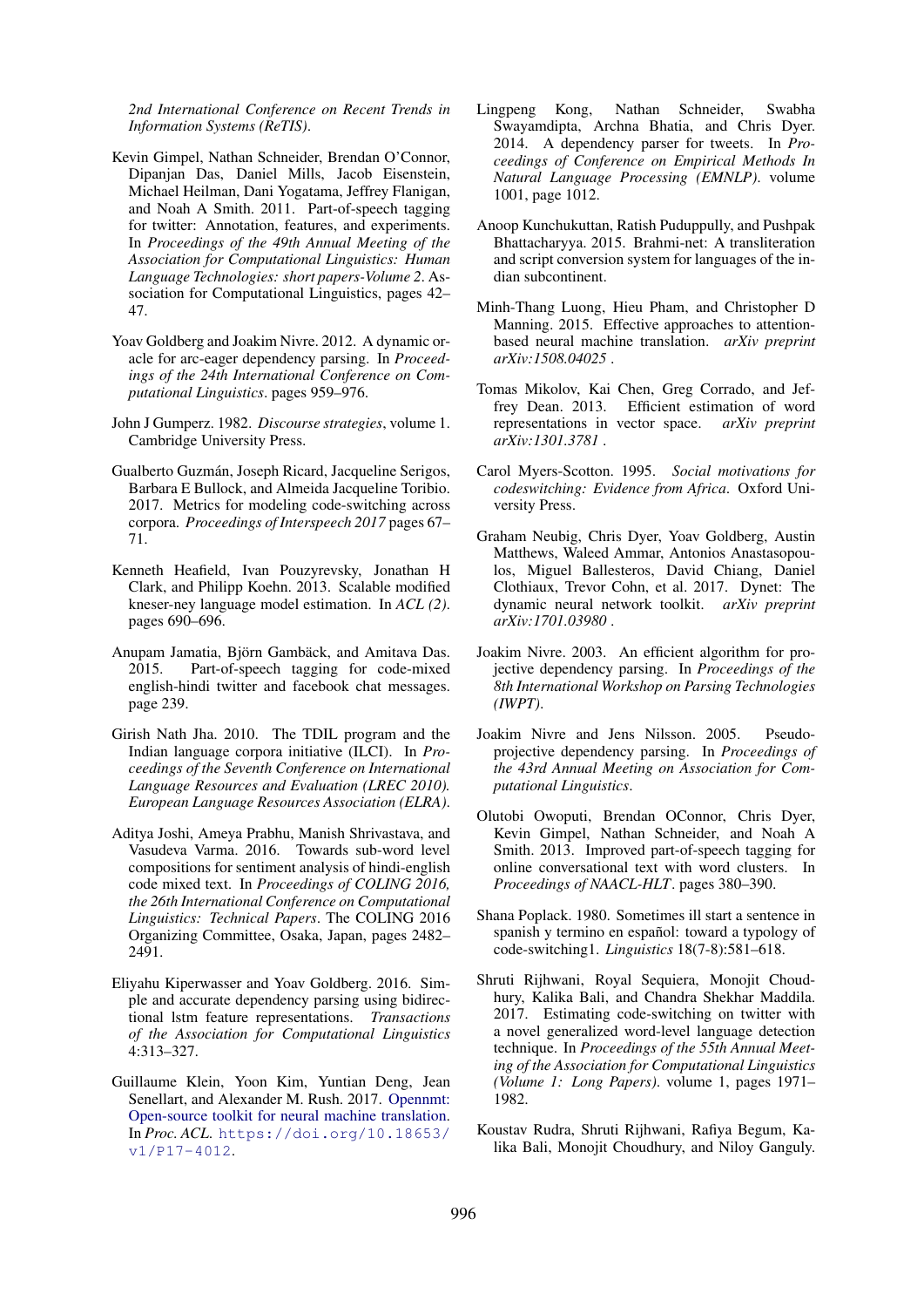2016. Understanding language preference for expression of opinion and sentiment: What do hindienglish speakers do on twitter? In *Proceedings of the 2016 Conference on Empirical Methods in Natural Language Processing*. Association for Computational Linguistics, Austin, Texas, pages 1131– 1141. https://aclweb.org/anthology/ D16-1121.

- Andrew M Saxe, James L McClelland, and Surya Ganguli. 2013. Exact solutions to the nonlinear dynamics of learning in deep linear neural networks. *arXiv preprint arXiv:1312.6120* .
- Arnav Sharma, Sakshi Gupta, Raveesh Motlani, Piyush Bansal, Manish Shrivastava, Radhika Mamidi, and Dipti M. Sharma. 2016. Shallow parsing pipeline hindi-english code-mixed social media text. In *Proceedings of the 2016 Conference of the North American Chapter of the Association for Computational Linguistics: Human Language Technologies*. Association for Computational Linguistics, San Diego, California, pages 1340–1345.
- Thamar Solorio, Elizabeth Blair, Suraj Maharjan, Steve Bethard, Mona Diab, Mahmoud Gonheim, Abdelati Hawwari, Fahad AlGhamdi, Julia Hirshberg, Alison Chang, and Pascale Fung. 2014. Overview for the first shared task on language identification in codeswitched data. In *Proceedings of the First Workshop on Computational Approaches to Code-Switching. EMNLP 2014, Conference on Empirical Methods in Natural Language Processing, Octobe, 2014, Doha, Qatar*.
- Thamar Solorio and Yang Liu. 2008a. Learning to predict code-switching points. In *Proceedings of the Conference on Empirical Methods in Natural Language Processing*. Association for Computational Linguistics, pages 973–981.
- Thamar Solorio and Yang Liu. 2008b. Part-of-speech tagging for english-spanish code-switched text. In *Proceedings of the Conference on Empirical Methods in Natural Language Processing*. Association for Computational Linguistics, pages 1051–1060.
- Yogarshi Vyas, Spandana Gella, Jatin Sharma, Kalika Bali, and Monojit Choudhury. 2014. Pos tagging of english-hindi code-mixed social media content. In *Proceedings of the 2014 Conference on Empirical Methods in Natural Language Processing (EMNLP)*. volume 14, pages 974–979.
- Hongmin Wang, Yue Zhang, GuangYong Leonard Chan, Jie Yang, and Hai Leong Chieu. 2017. Universal dependencies parsing for colloquial singaporean english. In *Proceedings of the 55th Annual Meeting of the Association for Computational Linguistics (Volume 1: Long Papers)*. Association for Computational Linguistics, Vancouver, Canada, pages 1732–1744.
- Daniel Zeman, Martin Popel, Milan Straka, Jan Hajic, Joakim Nivre, Filip Ginter, Juhani Luotolahti,

Sampo Pyysalo, Slav Petrov, Martin Potthast, Francis Tyers, Elena Badmaeva, Memduh Gokirmak, Anna Nedoluzhko, Silvie Cinkova, Jan Hajic jr., Jaroslava Hlavacova, Václava Kettnerová, Zdenka Uresova, Jenna Kanerva, Stina Ojala, Anna Missilä, Christopher D. Manning, Sebastian Schuster, Siva Reddy, Dima Taji, Nizar Habash, Herman Leung, Marie-Catherine de Marneffe, Manuela Sanguinetti, Maria Simi, Hiroshi Kanayama, Valeria de-Paiva, Kira Droganova, Héctor Martínez Alonso, Çağr Çöltekin, Umut Sulubacak, Hans Uszkoreit, Vivien Macketanz, Aljoscha Burchardt, Kim Harris, Katrin Marheinecke, Georg Rehm, Tolga Kayadelen, Mohammed Attia, Ali Elkahky, Zhuoran Yu, Emily Pitler, Saran Lertpradit, Michael Mandl, Jesse Kirchner, Hector Fernandez Alcalde, Jana Strnadova, Esha Banerjee, Ruli Manurung, Antonio ´ Stella, Atsuko Shimada, Sookyoung Kwak, Gustavo Mendonca, Tatiana Lando, Rattima Nitisaroj, and Josie Li. 2017. Conll 2017 shared task: Multilingual parsing from raw text to universal dependencies. In *Proceedings of the CoNLL 2017 Shared Task: Multilingual Parsing from Raw Text to Universal Dependencies*. Association for Computational Linguistics, Vancouver, Canada, pages 1–19.

Yuan Zhang and David Weiss. 2016. Stackpropagation: Improved representation learning for syntax. In *Proceedings of the 54th Annual Meeting of the Association for Computational Linguistics (Volume 1: Long Papers)*. Association for Computational Linguistics, Berlin, Germany, pages 1557– 1566.